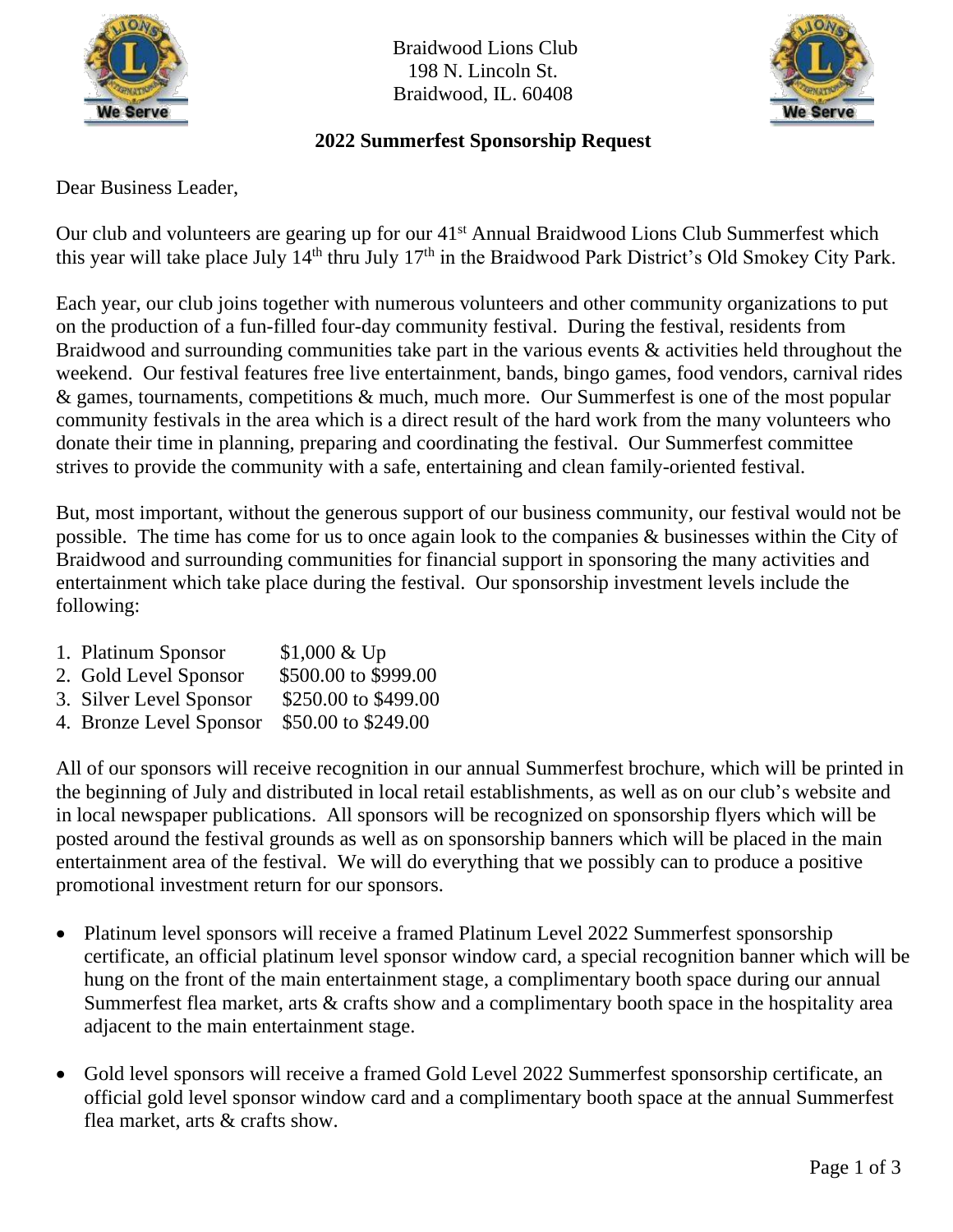- Silver level sponsors will receive a 2022 Summerfest sponsorship certificate, an official silver level sponsor window card and a complimentary booth space at the annual Summerfest flea market, arts & crafts show.
- Bronze level sponsors will receive a 2022 Summerfest sponsorship certificate and an official bronze level sponsor window card.

\*\*Platinum, gold & silver level sponsors interested in redeeming their complimentary flea market booth space on Saturday July 16 & Sunday July 17, 2022 should contact Flea Market Coordinator Andy Kaminsky at (779)233-1026 for a flea market vendor application<sup>\*\*</sup>

\*\*Platinum level sponsors interested in redeeming their complimentary booth space in the hospitality area should contact our Festival Operations Coordinator at the phone number or email address listed below.\*\*

All sponsorship donations are fully tax deductible and all sponsors will be provided with our club's charitable donation acknowledgement form which will include our club's charitable tax ID numbers for sponsors to use when filing charitable tax deduction claims.

Summerfest is our club's largest fundraiser of the year which helps us to raise the funds needed to continue providing humanitarian sight & sound services to those in need residing in the Braidwood, Godley & Shadow Lakes communities. Our club also hosts & sponsors other various community events & activities throughout the year which many residents & families take part in. All of this and more is made possible by the funds which are generated from our Summerfest. It is our club's goal to continue providing these services and activities to our community and residents for the years to come and with your support, together, we will be able to achieve this goal.

If you have any questions or are in need of any further information in regards to becoming a sponsor of this year's Summerfest, please contact Josh Bolatto, Summerfest Operations Coordinator & Sponsorship Coordinator at (815)791-8093 or email braidwoodlionsclub@yahoo.com.

Thank you for your consideration and continued support in our club's efforts to serve the citizens of the Braidwood, Godley & Shadow Lakes communities.

Sincerely,

Braidwood Lions Club 2022 Summerfest Committee

Please make all donations payable to: Braidwood Lions Club Summerfest

Please send all donations to: Braidwood Lions Club Summerfest 198 N. Lincoln St. Braidwood, IL. 604088

\*\* Please note, our festival brochure, sponsorship banners and newspaper ad will be sent for printing on June 24th. Any sponsorship commitments received after **June 23<sup>rd</sup>** will not **appear in the printed brochure, sponsorship banners or in our festival newspaper ad**. Sponsorship commitments received after June 23<sup>rd</sup> will only be acknowledged on our club's web site under the appropriate sponsorship level.